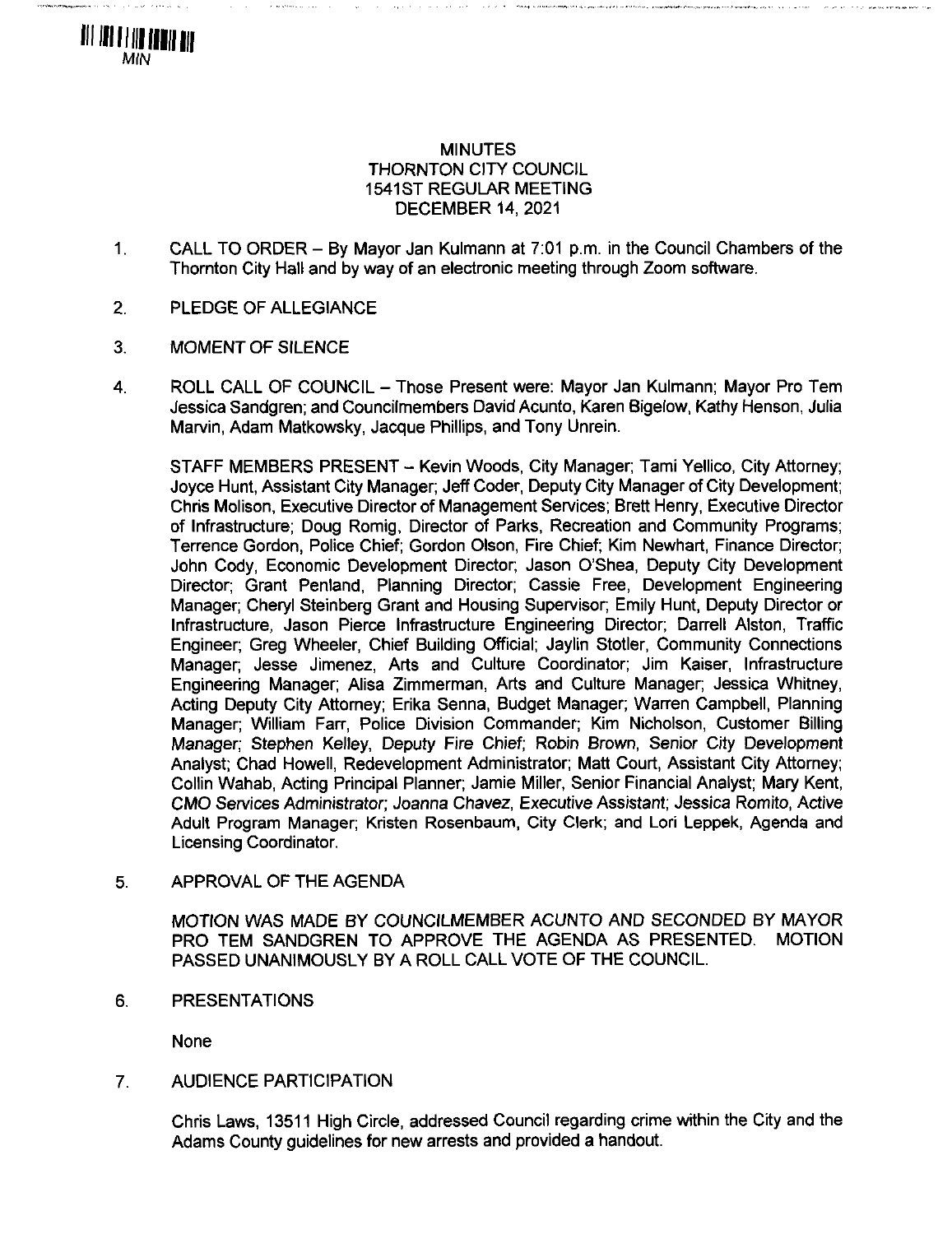Lotte Radoor, 491 E. 134<sup>th</sup> Avenue, addressed Council regarding speaking time for residents, Council behavior, and use of taxes.

**i»^v»i»«jni JiiilTT'**

Stacia Marcheso, 13497 Jersey Street, addressed Council regarding theft and parking in the Marshall Lake neighborhood and provided a handout.

Karin Baker, 8944 Fox Drive, addressed Council about the December 7 Planning Session and Council behavior.

Mary Schlener, 14385 Dahlia Street, spoke about the direction the City is headed and gratitude for the new police training facility and congratulated new and re-elected Council.

Courtney Potter, 14077 Hudson Street, thanked the Fire Department in regards to their involvement and support with the recent fires in the Signal Creek neighborhood and at the Star Point Condominiums.

David Armstrong, 11082 Fairfax Circle, read a Bible passage, spoke about stewardship, and wished everyone a Merry Christmas.

Mark Taylor, 12775 Washington Street, did not address Council.

Tracy Crespin, 9210 Clayton Street, did not address Council.

Taya Harold, address not provided, thanked Council for their service, expressed gratitude for being part of the community, and spoke about Council behavior.

Mary Payne, address not provided, addressed Council regarding City services and projects, Council plans for the City, Council behavior, and use of the budget; stated there was a community meeting regarding the new Community Centertomorrow night; and talked about Chief Terrence Gordon's first year and future with the City.

Suzanne Cabral, address not provided, addressed Council regarding the City Charter and Council behavior.

Roberta Ayala, address not provided, provided information about donations to the Thornton Arts, Sciences and Humanities Council (TASHCO) and thanked Council and residents for donating.

Jessica Garcia, address not provided, addressed Council regarding respect and time allowed for public comment, thanked Council and staff for Winterfest, and wished everyone Happy Holidays.

JohnAlge, address not provided, addressed Council regarding Council behavior and wished everyone a Merry Christmas and a Happy New Year.

## 8. COUNCIL COMMENTS/COMMUNICATIONS

Councilmember Bigelow reported on an event she attended; thanked voters, those who are currently serving or have served in the military, and staff and the community for Winterfest; and announced the start of Mac's Service Shout Outs to honor individuals who currently serve or served in the military.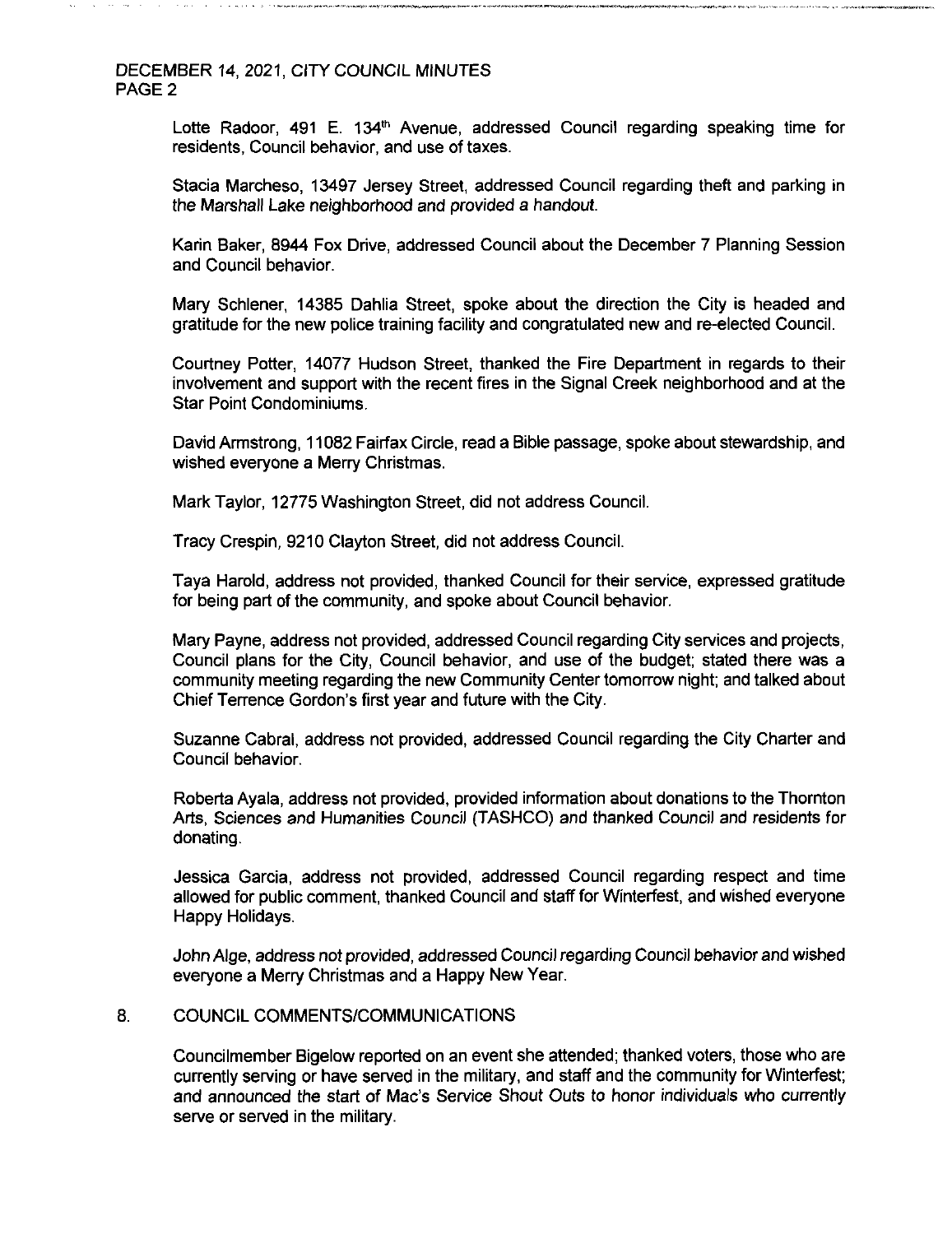Councilmember Phillips spoke about last week's Planning Session, Council behavior, and compassion.

Councilmember Henson spoke about last week's Planning Session, reported on events she attended, provided information about the upcoming community meetings regarding the new Community Center and the gift card drive for those impacted by the fire at the Star Point Condominiums, and wished everyone Happy Holidays.

Councilmember Acunto reported on events he attend and wished everyone a Merry Christmas and a Happy New Year.

Councilmember Unrein reported on events he attended, thanked staff for Winterfest, and wished everyone Happy Holidays.

Mayor Pro Tern Sandgren reported on meetings and events she attended, thanked staff for their overall efforts, addressed comments from earlier this evening, and wished everyone a Merry Christmas and a Happy New Year.

Councilmember Marvin reported on events she attended, thanked staff for Winterfest and the individuals who spoke at tonight's meeting, provided information about the Thornton Assistance Funds Committee, and wished everyone Happy Holidays.

Mayor Kulmann reported on board and committee vacancies and events and meetings she attended, thanked staff for Winterfest, addressed public comments, spoke about Council behavior, thanked those who spoke tonight, and wished everyone a Happy New Year and a Merry Christmas.

#### 9. STAFF REPORTS

A. Monthly Financial Report for September 2021.

Kim Newhart, Finance Director, and Erika Senna, Budget Manager, presented slides and information on this item.

10. CONSENT CALENDAR

MOTION WAS MADE BY MAYOR PRO TEM SANDGREN AND SECONDED BY COUNCILMEMBER MARVIN TO APPROVE THE CONSENT CALENDAR AS PRESENTED BY A ROLL CALL VOTE OF THE COUNCIL. The City Clerk read into the record the title of the ordinance contained on the Consent Calendar.

MOTION PASSED UNANIMOUSLY BY A ROLL CALL VOTE OF THE COUNCIL.

THE FOLLOWING COUNCIL DOCUMENTS WERE APPROVED ON THE CONSENT CALENDAR:

- A. Approval of Minutes November 30, <sup>2021</sup> Regular City Council Meeting.
- B. Monthly Financial Report for October 2021.
- C. A resolution amending Council Policy 1.1 of Resolution CD. No. 2019-168 regarding appointment of City Council representatives to various boards and commissions.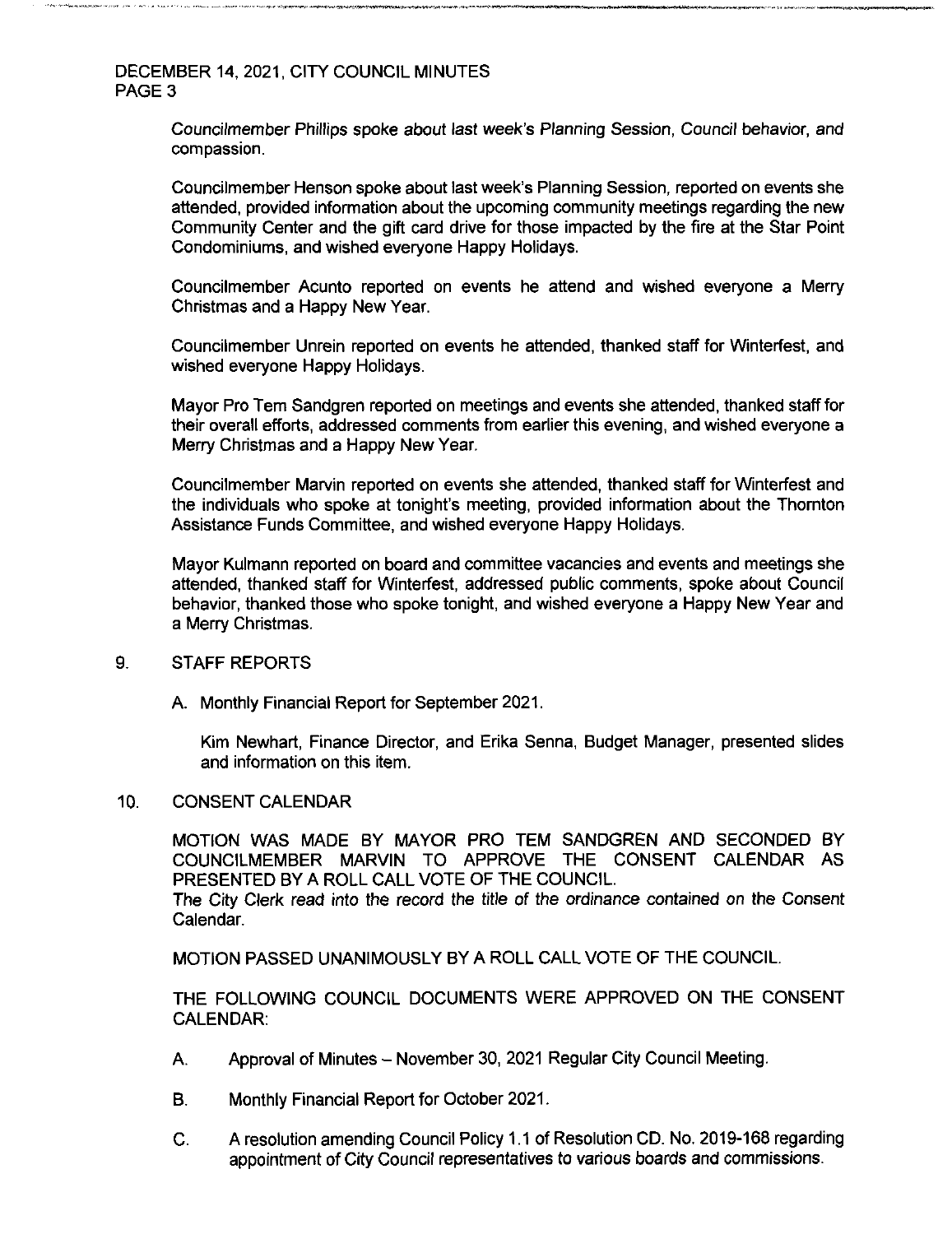D. An ordinance amending Subsections 2-1 (a)(2) and (3) of the Thornton City Code pertaining to posting of legal notices to add Trail Winds Recreation Center as an additional required location to post public notices and approved ordinances. (First Reading)

#### 11. PUBLIC HEARINGS

At this time, individuals wishing to provide testimony during the Public Hearing were sworn in by the City Clerk.

A. A public hearing regarding a resolution authorizing the submission of the Consolidated Annual Performance and Evaluation Report for the 2020 Community Development Block Grant program year.

The Public Hearing was opened at 8:40 p.m.

Cheryl Steinberg, Grant and Housing Supervisor, stated she was previous sworn. The notice of hearing published on the City's official website, at three physical locations as required by City Code, and in the Northalenn-Thornton Sentinel was previously submitted electronically to the City Clerk to be made part of the record and marked as City's Exhibit 1.

Ms. Steinberg presented slides and information regarding the proposed resolution, which were later marked as City's Exhibit 2.

No one signed up nor spoke in support of or in opposition to the proposed resolution.

The Public Hearing was closed at 8:51 p.m.

MOTION WAS MADE BY COUNCILMEMBER MARVIN AND SECONDED BY COUNCILMEMBER ACUNTO TO APPROVE A RESOLUTION AUTHORIZING THE SUBMISSION OF THE CONSOLIDATED ANNUAL PERFORMANCE AND EVALUATION REPORT FOR THE 2020 COMMUNITY DEVELOPMENT BLOCK GRANT PROGRAM YEAR. MOTION WAS DISCUSSED AND PASSED UNANIMOUSLY BY A ROLL CALL VOTE OF THE COUNCIL

B. A public hearing regarding an ordinance authorizing the Thornton Development Authority to exercise its power of eminent domain to acquire all or a portion of certain real property located within the South Thornton Urban Renewal Area. The Public Hearing was opened at 8:54 p.m.

Tami Yellico, City Attorney, stated she was previously sworn. The notice of hearing published on the City's official website, at three physical locations as required by City Code, and in the Northalenn-Thornton Sentinel was previously submitted electronically to the City Clerk to be made part of the record and marked as City's Exhibit 1.

The City Attorney presented slides and information and answered questions from Council regarding the proposed ordinance, which were later marked as City's Exhibit 2.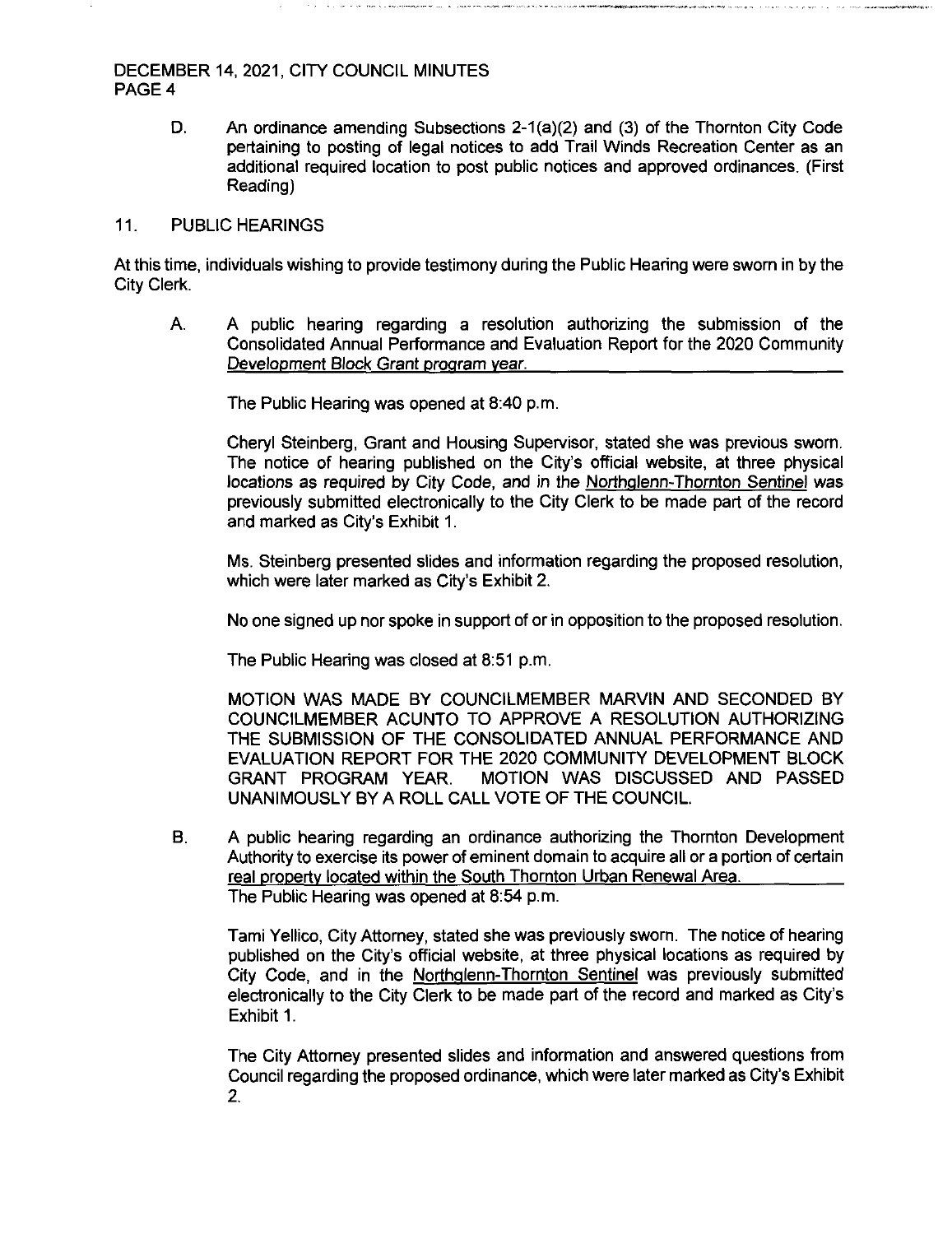#### DECEMBER 14, 2021, CITY COUNCIL MINUTES PAGE<sub>5</sub>

The City Attorney; Grant Penland, Planning Director, stated he was previously sworn; and Kevin Woods, City Manager, stated he was previously sworn, answered a questions from Council regarding zoning of the area, the timeline, repercussion, and contamination clean up.

*I>■ >1V—\*»XVf-'*

The following individuals signed up to speak or spoke in support of the proposed ordinance and addressed Council regarding moving forward to keep businesses in the area; appreciation for City, staff, and community efforts; full potential of the area; the contaminated area being the priority; concerns with the current property owner; the process taking too long; taking possession of the entire property instead of in two parts; support of getting rid of toxic chemicals; the City's efforts to make sure this doesn't happen again; the City's vision for the property: surety the community will be involved with Council's support; and concerns with the City's commercial property regulations.

Blake Feik, 9001 Washington Street, stated he was previously sworn. Ernestine Garcia, 3573 E. 94 $^{\text{th}}$  Avenue, stated she was previously sworn. Seamus Blaney, Original Thornton, stated he was previously sworn. Tracy Crespin, 9210 Clayton Street, stated she was previously sworn. Roberta Ayala, 3316 E. 115<sup>th</sup> Drive, stated she was previously sworn. Yasaman Taylor, 8885 Washington Street, was sworn in by the City Clerk. Eleanor Burns, Original Thornton, was sworn in by the City Clerk. Rebecca Bean, address not provided, stated she was previously sworn.

The City Attorney answered questions from the public and Council regarding what the City is doing to keep this from happening again, accessing environmental standards, budget, possession of parcels separately instead of as a whole, timeframe for the property owner to clean up the property, liability, and clarification of the ordinance.

The Public Hearing was closed at 9:44 p.m.

COUNCILMEMBER ACUNTO INTRODUCED, READ BY TITLE, AND MOVED TO APPROVE AN ORDINANCE, ON FIRST READING. WHICH AUTHORIZING THE THORNTON DEVELOPMENT AUTHORITY TO EXERCISE ITS POWER OF EMINENT DOMAIN TO ACQUIRE ALL OR A PORTION OF CERTAIN REAL PROPERTY LOCATED WITHIN THE SOUTH THORNTON URBAN RENEWAL AREA. MOTION WAS SECONDED BY MAYOR PRO TEM SANDGREN.

AMENDED MOTION WAS MADE BY COUNCILMEMBER PHILLIPS AND SECONDED BY COUNCILMEMBER HENSON TO AMEND THE ORDINANCE TO AUTHORIZE THE THORNTON DEVELOPMENT AUTHORITY TO EXERCISE ITS POWER OF EMINENT DOMAIN TO ACQUIRE ALL OF THE CERTAIN REAL PROPERTY LOCATED WITHIN THE SOUTH THORNTON URBAN RENEWAL AREA.

Mayor Kulmann raised a Point of Order.

The City Attorney clarified Robert's Rules of Order.

Councilmember Phillips withdrew the amended motion.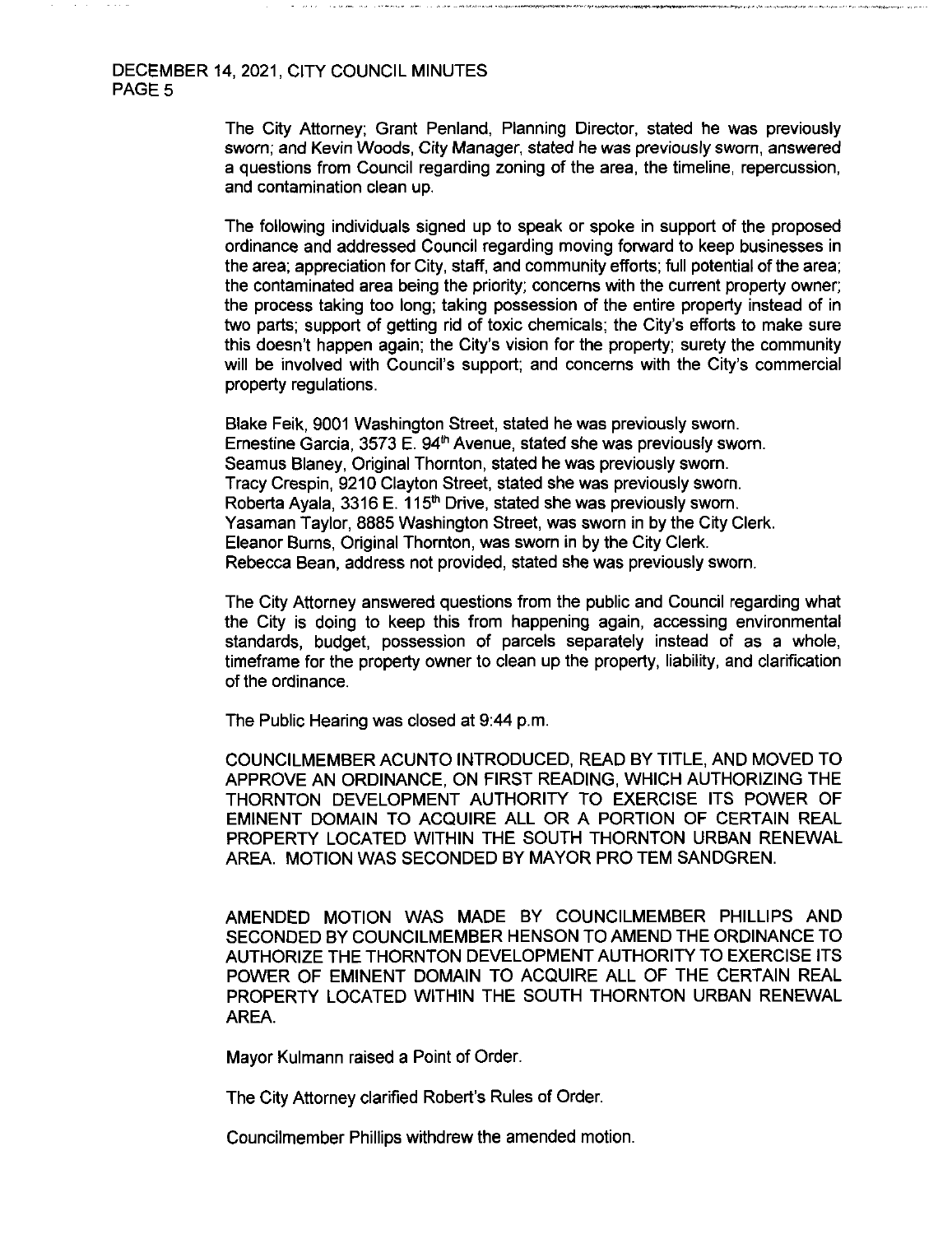> ALTERNATIVE MOTION WAS MADE BY COUNCILMEMBER PHILLIPS AND SECONDED BY COUNCILMEMBER HENSON TO DIRECT STAFF TO GO BACK AND REDRAFT THE ORDINANCE TO AUTHORIZE THE THORNTON DEVELOPMENT AUTHORITY TO EXERCISE ITS POWER OF EMINENT DOMAIN TO ACQUIRE ALL OF THE CERTAIN REAL PROPERTY LOCATED WITHIN THE SOUTH THORNTON URBAN RENEWAL AREA.

\*-,ii <r'< ■«»—1>,»

The City Attorney clarified Robert's Rules of Order.

ALTERNATIVE MOTION WAS DISCUSSED AND FAILED BYA ROLL CALL VOTE OF THE COUNCIL AS FOLLOWS:

Ayes: Henson and Phillips Nays: Acunto, Bigelow, Kulmann, Marvin, Matkowsky, Sandgren, and Unrein

ORIGINAL MOTION WAS DISCUSSED AND PASSED UNANIMOUSLY BY A ROLL CALL VOTE OF THE COUNCIL.

The meeting was recessed at 9:57 p.m. and reconvened at 10:14 p.m.

C. A public hearing regarding a resolution approving a Conceptual Site Plan to allow for the development of a motor vehicle fueling station, general merchandise store (convenience store), restaurant, and multi-tenant commercial building on approximately five acres of land generally located at the southwest corner of East 128<sup>th</sup> Avenue and Washington Street.

The Public Hearing was opened at 10:15 p.m.

Grant Penland, Planning Director, stated he was previously sworn. The notice of the hearing published on the City's official website and at three physical locations as required by City Code and the notice mailed to property owners within 1,500 feet were previously submitted electronically to the City Clerk to be made part of the record and marked as City's Exhibits <sup>1</sup> and 2, respectively. The Notice of the Affidavit of Posting and Posting Log and Certificate of Mailing to mineral estates owners were previously submitted electronically to the City Clerk to be made part of the record and marked as Applicant's Exhibits A and B, respectively.

Mr. Penland and Darrell Alston, Traffic Engineer, stated he was previously sworn, presented slides and information and answered questions from Council regarding the proposed resolution, which were later marked as City's Exhibit 3. Herndon Luce, Verdad Real Estate, 3000 Lawrence Street, stated was previously sworn and Krista Houchens, 501 S. Cherry Street, stated she was previously sworn, presented slides and information and answered questions from Council regarding the proposed resolution, which were later marked as Applicant's Exhibit C.

Mr. Alston answered questions from Council about traffic.

Councilmember Phillips left the Chambers at 10:44 p.m. and returned at 10:48 p.m.

No one signed up to speak nor spoke in support of the proposed ordinance.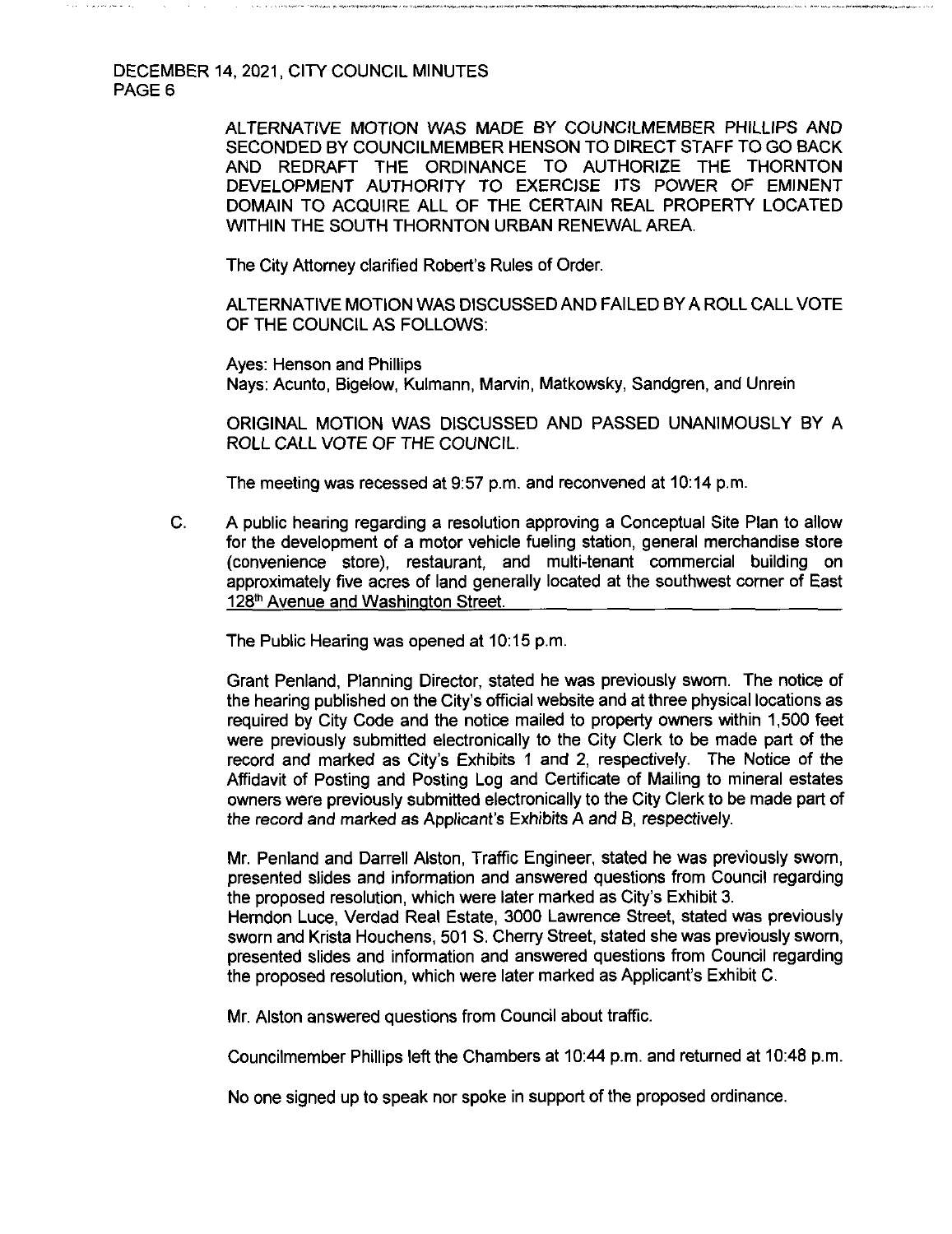> The following individuals signed up or spoke in opposition to the proposed ordinance and expressed concerns regarding the traffic study, environmental hazards, the commercial property, the water study, safety, and the projects impact on water and surrounding businesses and properties.

Lotte Radoor, 491 E. 134<sup>th</sup> Avenue, stated she was previously sworn. Mark Taylor, 12775 Washington Street, stated he was previously sworn. Rory Moore, 21473 E. Layton Lane, was sworn in by the City Clerk.

Ms. Houchens; Mr. Alston; Mr. Penland; Mr. Luce; and Eric Carlson, Foster Graham Milstein & Calisher, 360 S. Garfield Street, stated he was previously sworn, responded to the public comments and answered questions from Council.

There was discussion by Council regarding continuing the Public Hearing to January 25, 2022.

The City Attorney clarified Rules of Order.

MOTION WAS MADE BY COUNCILMEMBER PHILLIPS AND SECONDED BY MAYOR PRO TEM SANDGREN TO LEAVE THE PUBLIC HEARING OPEN AND CONTINUE IT TO DATE CERTAIN JANUARY 25 TO SPECIFICALLY ADDRESS THE CONCERNS RELATED TO THE NEIGHBORS AND THE PROPERTY OWNERS ADJACENT. MOTION WAS DISCUSSED AND PASSED UNANIMOUSLY.

- 12. ACTION ITEMS
	- A. An ordinance repealing and reenacting Chapter 10, Article IV Sections 10-166, 10- 170, and 10-172 adopting by reference the 2019 Edition of the Safety Code for Elevators and Escalators, the 2017 Edition of the Safety Standards for Platform Lifts and Stainway Chair Lifts, and the 2013 Automated People Mover Standards, of the Thornton City Code and setting the Public Hearing date for January 11.2022.

The City Manager recommended to move Action Item B to January 25.

The City Attorney clarified Rules of Order.

Greg Wheeler, Chief Building Official, presented slides and information on this item.

COUNCILMEMBER PHILLIPS INTRODUCED, READ BY TITLE, AND MOVED TO APPROVE AN ORDINANCE, ON FIRST READING, WHICH REPEALS AND REENACTS CHAPTER 10, ARTICLE IV SECTIONS 10-166, 10-170, AND 10-172 ADOPTING BY REFERENCE THE 2019 EDITION OF THE SAFETY CODE FOR ELEVATORS AND ESCALATORS, THE 2017 EDITION OF THE SAFETY STANDARDS FOR PLATFORM LIFTS AND STAIRWAY CHAIR LIFTS, AND THE 2013 AUTOMATED PEOPLE MOVER STANDARDS, OF THE THORNTON CITY CODE AND SETTING THE PUBLIC HEARING DATE FOR JANUARY 11, 2022. MOTION WAS SECONDED BY COUNCILMEMBER ACUNTO AND PASSED UNANIMOUSLY BY A ROLL CALL VOTE OF THE COUNCIL.

B. An ordinance repealing Ordinance 3604 and reenacting an ordinance revising and prescribing water rates and charges for the operation and maintenance of the water system for the City of Thornton. Colorado.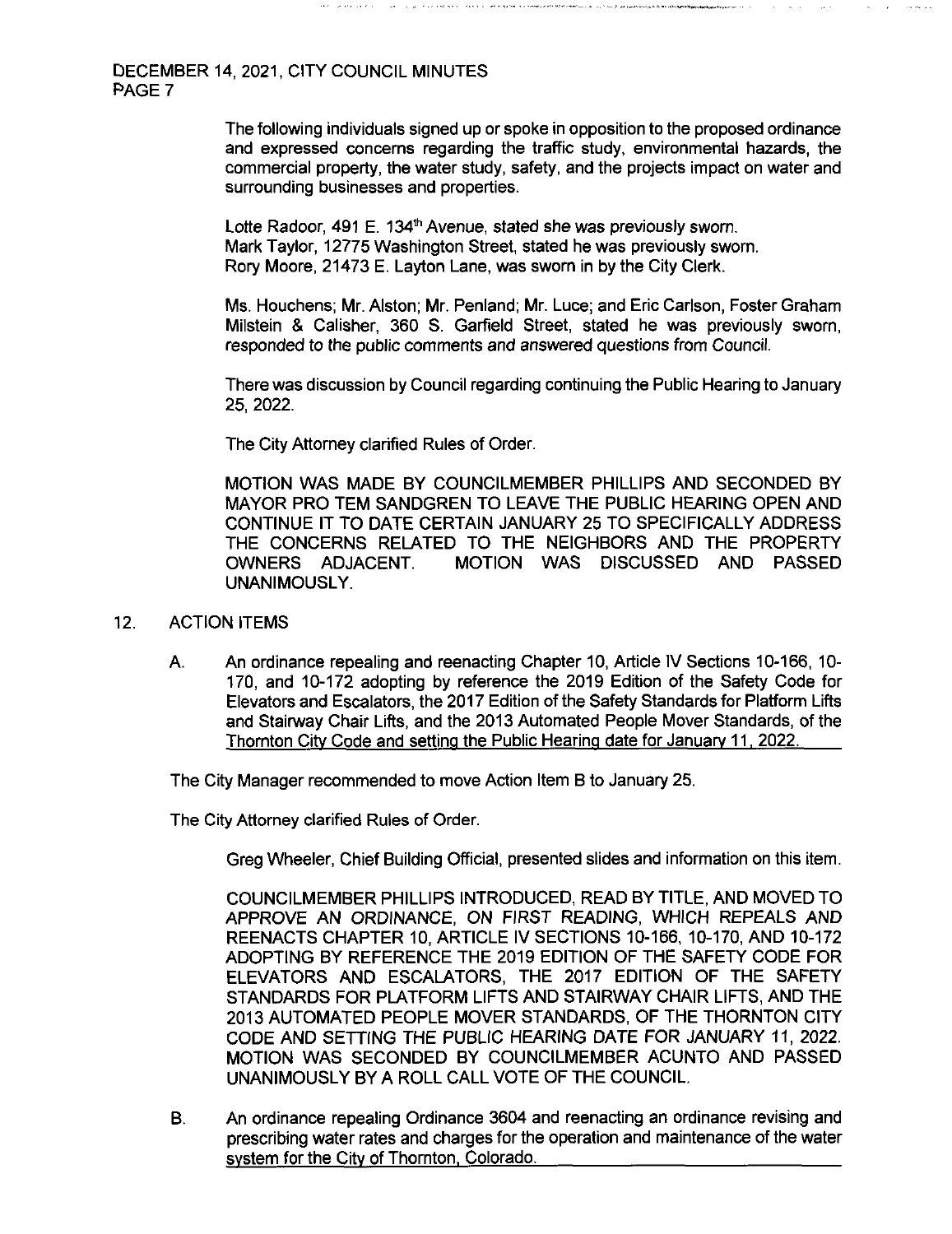MOTION WAS MADE BY COUNCILMEMBER PHILLIPS AND SECONDED BY COUNCILMEMBER ACUNTO TO MOVE THIS ITEM TO JANUARY 11. MOTION PASSED UNANIMOUSLY BY A ROLL CALL VOTE OF THE COUNCIL.

C. A resolution approving an Intergovernmental Agreement between Adams County and the cities of Commerce City, Federal Heights, Northglenn, Thornton, and Westminster; and the Town of Bennett for contributions towards motel vouchers for the 2021 Severe Weather Activation Plan Program.

Doug Romig, Director of Parks, Recreation, and Community Programs, presented slides and information on this item.

MOTION WAS MADE BY MAYOR PRO TEM SANDGREN AND SECONDED BY COUNCILMEMBER PHILLIPS TO APPROVE A RESOLUTION APPROVING AN INTERGOVERNMENTAL AGREEMENT BETWEEN ADAMS COUNTY AND THE CITIES OF COMMERCE CITY, FEDERAL HEIGHTS, NORTHGLENN, THORNTON, AND WESTMINSTER; AND THE TOWN OF BENNETT FOR CONTRIBUTIONS TOWARDS MOTEL VOUCHERS FOR THE 2021 SEVERE WEATHER ACTIVATION PLAN PROGRAM. MOTION PASSED UNANIMOUSLY BY A ROLL CALL VOTE OF THE COUNCIL.

D. A resolution approving the Second Amendment to the Intergovernmental Agreement between the City and the Regional Transportation District regarding artwork for the North Metro Rail Line stations within the City's boundaries.

Joyce Hunt, Assistant City Manager, presented slides and information on this item.

MOTION WAS MADE BY COUNCILMEMBER PHILLIPS AND SECONDED BY COUNCILMEMBER ACUNTO TO APPROVE A RESOLUTION APPROVING THE SECOND AMENDMENT TO THE LNTERGOVERNMENTAL AGREEMENT BETWEEN THE CITY AND THE REGIONAL TRANSPORTATION DISTRICT REGARDING ARTWORK FOR THE NORTH METRO RAIL LINE STATIONS WITHIN THE CITY'S BOUNDARIES. MOTION PASSED UNANIMOUSLY BY A ROLL CALL VOTE OF THE COUNCIL.

E. An ordinance amending Article VI of Chapter 10 of the Thornton City Code, entitled the Neglected and Derelict Buildings Code.

Jessica Whitney, Acting Deputy City Attorney, presented slides and information and answered questions from Council on this item. COUNCILMEMBER PHILLIPS INTRODUCED, READ BY TITLE, AND MOVED TO APPROVE AN ORDINANCE, ON FIRST READING, WHICH AMENDS ARTICLE VI OF CHAPTER 10 OF THE THORNTON CITY CODE, ENTITLED THE NEGLECTED AND DERELICT BUILDINGS CODE. MOTION WAS SECONDED BY COUNCILMEMBER HENSON, DISCUSSED, AND PASSED UNANIMOUSLY BY A ROLL CALL VOTE OF THE COUNCIL.

F. An ordinance adopting the first amendment to the 2022 Budget amending section one of Ordinance 3600, making appropriations forthe City of Thornton, Colorado for the fiscal year 2022 for all funds except that appropriations for certain individual projects shall not lapse at year end but continue until the project is completed or cancelled (Fire Station 7).